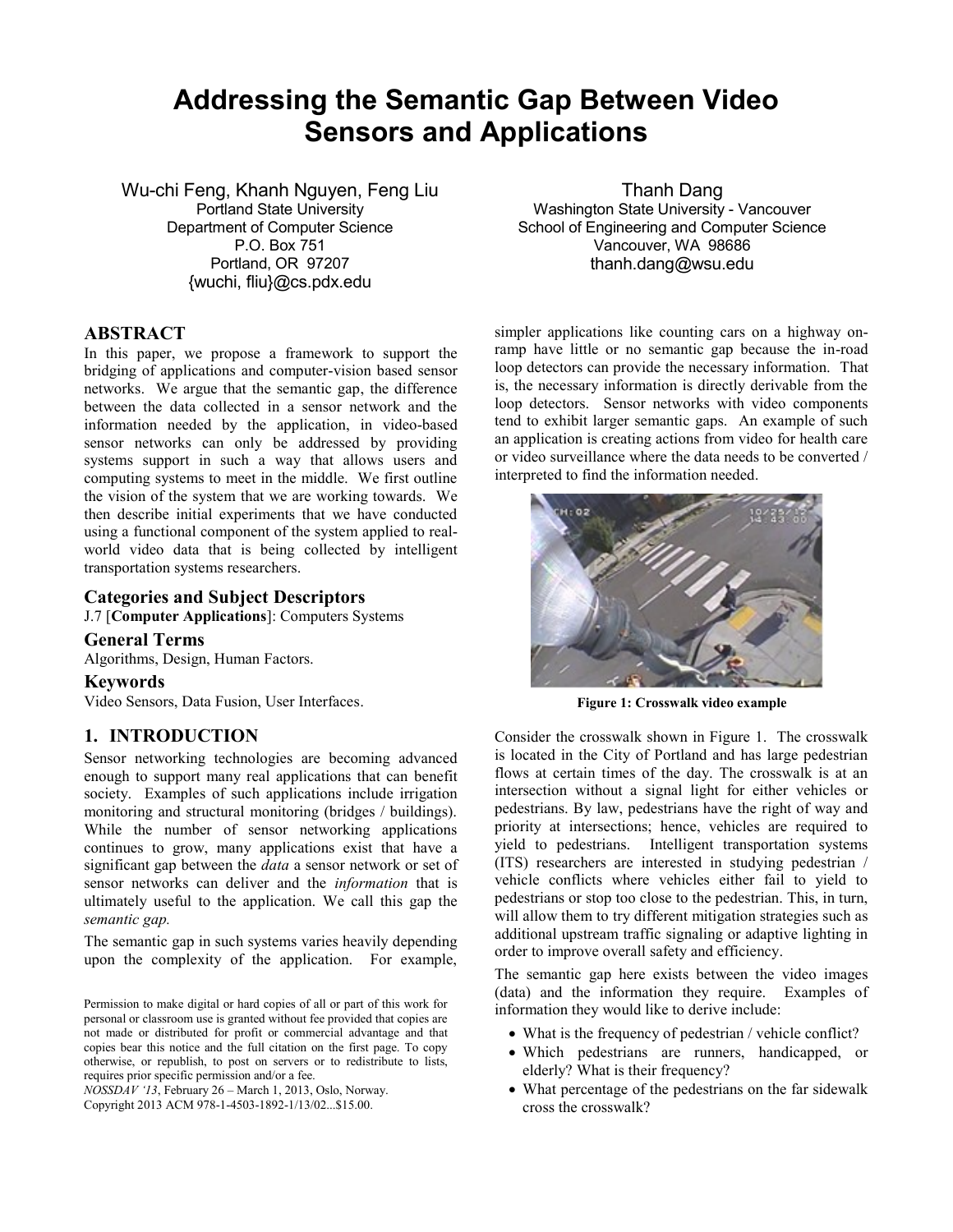The underlying images from sensor networks, however, are a sea of pixels. While computer-vision algorithms exist that can perform rudimentary functions like find all humans in a video or detect all cars in a video, separating out actions is a much more difficult task. That is, assigning semantics to these actions is where the hard work really is. For this example, the computer vision algorithms would need to distinguish between pedestrians in the crosswalk and other pedestrians on the sidewalks.

In this paper, we propose a visually interactive interface for scalar, audio, and video-based sensor networks, where the human and computing system meet somewhere in the middle of the semantic gap. The basic idea is to separate out the application-specific semantics from the underlying computer vision algorithms. Thus, users provide some of the "meaning" of data within a video, allowing the underlying computer vision algorithms to be greatly simplified as well as targeted in their execution. We show the design principles of our technique and provide the beginning experimentation for an example application of counting pedestrians crossing a street. We believe that through simple interactions (i.e., humans providing basic semantic information), computer-vision based sensor networks can be extended to provide much more useful information to the user in a more scalable way.

## **2. A FRAMEWORK TO SUPPORT BRIDGING SEMANTIC GAPS**

Our approach is based upon two observations. First, *creating a generic computer-vision based system that can be used for a large number of different deployments is extremely difficult.* In particular, the amount of complexity and code necessary to do relatively simple tasks like locating a sidewalk in an image, or determining scale can become arbitrarily complex. Second, *in many cases the video sensor is relatively static and humans could easily provide such information if an appropriate interface was available to quickly give the system this information.* In such cases, with simple input from the user, we believe the sensor network can deliver more useful data to the user. In short, we believe that we need to bring the users into the computation through a concept we term *semantic bridges*.

The goals of our framework include:

- Providing a *simple* interface to allow users to instruct computer vision algorithms on what to do. In effect, we want to remove application-specific programming from the system, but, at the same time, provide users a way to provide input into computer vision algorithms.
- Providing a *visual* programming interface to allow users to construct multi-modal sensor systems. The idea is to provide abstract components with inputs and outputs that allow users to connect system components in a datacentric way. This is similar to visual programming paradigms found in systems like Lego Mindstorms [\[11\].](#page-5-0)
- Providing a *refinable* system where users can iteratively refine the semantic information on collected data. This would enable users have more interactive discovery.
- Providing a *replayable* system that allows users to retry different inputs in the interface. Furthermore, having replay would also help systems programmers and computer vision programmers refine their algorithms.

We believe that the system would then provide the benefits of being (i) much more tailored to the application, (ii) faster to implement, (iii) more generic and reusable, and (iv) easier to re-deploy (e.g., moving implemented system to a new crosswalk).

## **2.1 Semantic Bridge Components**

We envision a number of components in our system including data sources, processing functions, and operators. Recall, we distinguish between *data*, which come from the sensor network, and *information,* which is the higher-level knowledge the user is attempting to extract.

**Sources:** Sources generate data that will be used within the system. For scalar sensor networks, we assume that the entire sensor network is abstracted or that groups of scalar sensors are abstracted into a single component in the system. Because the data from scalar sensors is first order, abstracting it at a higher-level will make it less complicated for the user. For audio and video sensors, a stream of timestamped data (frames or sets of audio samples) will be created. Finally, we also assume sources can be from live or stored sources (for refining the system with the same data). The latter introduces some issues that will be discussed in the Section 5.

**Processing Components:** To make the construction of applications easier on the user, we expect that there will be a number of processing components, each with very simple interactions but provide application-centric processing of data. The guiding principle of each processing component is to keep as much of the application layer knowledge out of the processing component. For data generated from a video sensor, we envision a number of simple components the user can select from. There will eventually be more, but we want to give the flavor of the level for which processing will be done.

- Removing video with no movement: removes video where no movement is detected.
- Restrict processing to a sub-region: allows users to restrict regions where the computer vision algorithms run. For example, for crosswalk monitoring, this will free the computer vision algorithm from having to distinguish between humans on a nearby sidewalk and the crosswalk without having to implement such knowledge in the program itself.
- Line triggered processing: allows a user to overlay lines onto a preview telling the computer vision algorithm to either pass on the video or count the number of objects that go between the two lines.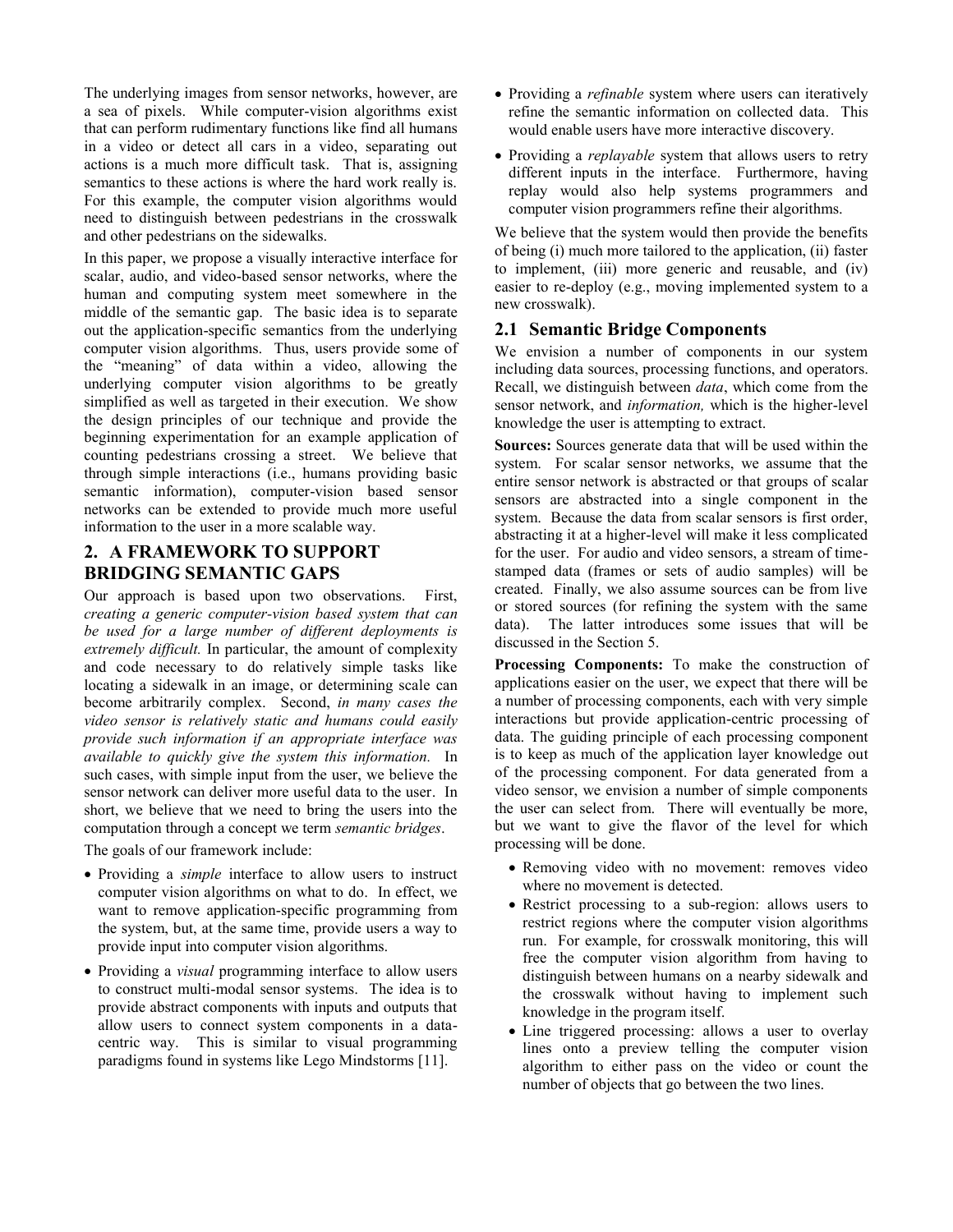

**Figure 2: Mock-up of Envisioned Semantic Bridge Application Example.**

 Object size selection: allows a user to tell the computer vision algorithm what the object "size" of interest is. Thus, for the crosswalk monitoring example, humans and cars can be distinguished by their size without having to establish scale within the video, assuming the camera placement does not have significant amounts of perspective skew.

As new components are developed, we believe it is important to have each as simple and generic as possible.

**Operators:** Because the components are relatively simple in design, there will be a need to provide basic operators. We envision that the system will have a component that allows basic operators such as AND, OR, NOT. These functions will then allow the user to build more application-centric, higher-layer tailoring with additional generic building blocks.

We note here that feedback loops are not currently envisioned. Each component represents an *if* statement because it only passes on video that has met the criteria of the user (i.e., if object in video meets criteria, pass it on). Because the processing is expected to distill the data into information that is more useful for the application rather than controlling the video sensor network, feedback upstream is most likely not needed.

## **2.2 An Example Application**

In Figure 2, we have shown a mocked up example of the proposed system. In this figure, there is one video source (black box on the left), three processing nodes (Movement, Crosswalk, and  $4<sup>th</sup>$  Avenue), one operator (AND), and two outputs (computer display and conflicts). The four blue outlined boxes "implement" the application and are briefly described here:

- *Movement* removes video with no motion detected. This marks frames that do not need to be processed by downstream nodes to limit the amount of heavy-weight computer vision algorithms that need to be run.
- Crosswalk detects the presence of pedestrians in the crosswalk. This is accomplished by editing the node, which lets the user annotate a sample image used for the computer vision algorithm. Here, the user can specify the crosswalk, or area of interest, shown with a red box. Further, the user instructs the system that it is only interested in objects that cross the purple lines at the end of the crosswalks; this has the effect of removing cars. Finally, the user can input a size of object, if needed.
- 4th Avenue detects cars. Similar to the crosswalk, the user annotates a red box to indicate area of interest with purple lines to denote the interest in only objects that are along the flow of traffic. Thus, the net effect is that pedestrians are not processed in this node.
- AND implements the "vehicle / pedestrian conflict" algorithm by intersecting the detected cars and the detected pedestrians. The output of this gets replicated to the computer display for the user and saved to a file for future reference.

As demonstrated by this example, bringing the user into the sensor network makes the system more accurate for the user as well as easier to implement. Specifically, there are a number of advantages to the proposed approach. First, application semantics are separated out from the underlying computer vision algorithms. In this example, the cars and pedestrians are handled separately and each box represents the semantics of cars and pedestrians. Second, situational awareness (e.g., where the crosswalk is) no longer need to be implemented, removing the code required to generically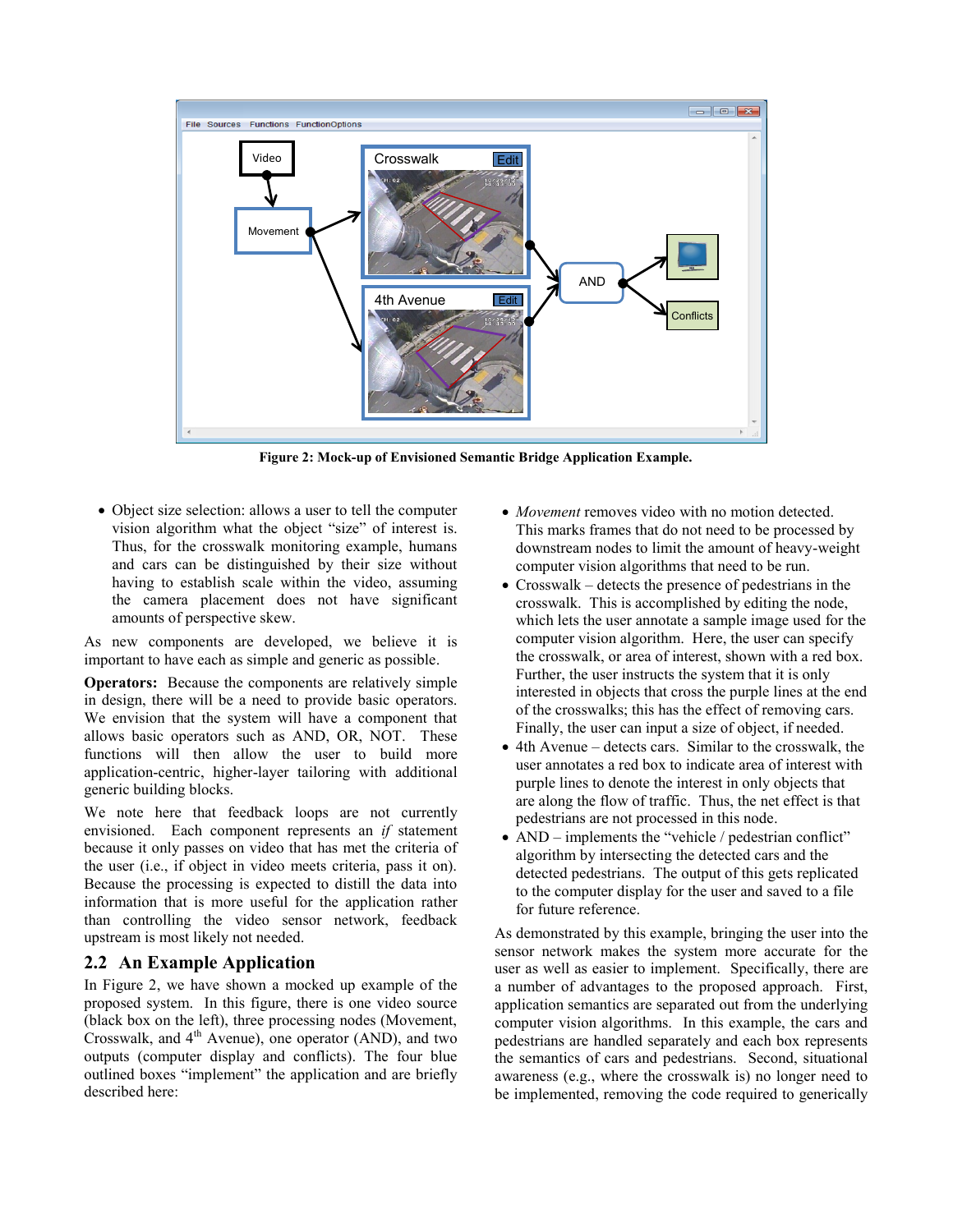find crosswalks from the code. Yet, because of the visual interface, a user can quickly define the situation parameters necessary for the computer vision algorithms to work. Third, algorithms to determine scale, albeit with appropriately placed cameras, can be removed assuming the user has taken some care to have the scale of objects relatively constant. Here, the user can specify a box that is the relative size of the object of interest (i.e., the pedestrian). Finally, once defined for a particular scenario, the system can be redeployed to another with the user having to re-specify situational parameters but not the functional interaction between components.

In the remainder of this paper, we will describe our experiences with building the video processing component.

### **2.3 Video Processing Component v.1.0**

We have begun the implementation of the video processing component that has sub-region selection and start / stop lines. The user is able to enter these via the visual interface and is then used to guide the computer vision algorithm.

The underlying computer vision system we have implemented consists of three main steps: moving pixel detection, moving object detection and object tracking. We first use the background subtraction method described in [\[1\]](#page-5-1) to detect moving objects. Specifically, we use the Mixture of Gaussians method to model the static background and then take the difference between the background and each video frame to detect moving pixel maps. Rather than re-implementing the algorithm, we used the library written by Laurence Bender that is available via sourceforge [\[8\].](#page-5-2) The Mixture of Gaussians approach has a number of advantages. First, it quickly adapts to the background so it can be done after turning the camera on and not doing anything special with respect to objects in the image. Second, it works well for outdoor environments where the light can be constantly changing due to daylight or weather. Finally, of some of the systems we tried, it is relatively fast. We have found through experimentation that it typically takes 100 frames to initialize the background model. The main disadvantage we have found with it (which will also apply to most of other algorithms) is that if an object is stationary during learning it becomes part of the background although not intended. This comes up, for example, if the learning algorithm is started while a car is at a red light. Once we have the moving pixel maps, we group the moving pixels into objects. We then track each object through video frames using a Kalman filter implemented in OpenCV and resolve the occlusion problem using a simplified version of the solution described in [\[2\].](#page-5-3) The tracked objects that are returned can then be displayed to the user.

#### **3. Experimentation**

For experimentation, we have obtained several hours of video footage from the Intelligent Transportation Systems (ITS) Lab at Portland State University. One of the interests of the lab is in vehicular, bicyclist, and pedestrian safety. One particular problem of interest is pedestrian / vehicle



**Figure 3: User annotations for the pedestrian crossing experiments.**

conflicts, which are defined as cars not yielding to pedestrians as is required by Law. They have deployed a camera system outside the Engineering Building to collect data. For their research, it is fairly typical to have paid undergraduate students either sit at an intersection or sit in front of a computer monitor and manually count and annotate such events. An example image from the deployed camera is shown in Figure 1. We note here that this is a fairly typical deployment used by the ITS researchers. The researchers also use similar images for bicycle adherence studies; the City of Portland has special bicycle markings with green boxes for cyclist safety and the researchers are interested in evaluating the effectiveness of different solutions.

For the purposes of our studies, we have selected two sequences, each 10 minutes in length. Both sequences are from the same camera but under different lighting conditions. The easier data set, which we call *overcast,*  was taken on an overcast day (shown in Figure 3). The second data set, which we call *sunny*, was taken when the sun was out (shown in Figure 1). The big difference between these two sample videos is that *overcast* has very little shadows on the cars and people while *sunny* has shadows that are both large and very well-defined. As we will show, this has significant impact on the algorithms' performance.

## **3.1 Testing Pedestrian Crossing**

To test the efficacy of the video component, we set out to test the counting of pedestrian crossings from the video set. We first set the area of interest in the video and then demarcated the two ends. Any object that was in the crosswalk and tracked across between the start and finish lines caused a count event to be created. The annotations from the user drawn for the camera are shown in Figure 3. The blue line indicates the sub-region selection around the crosswalk, while the green and purple lines at the ends of the crosswalk signify the end lines.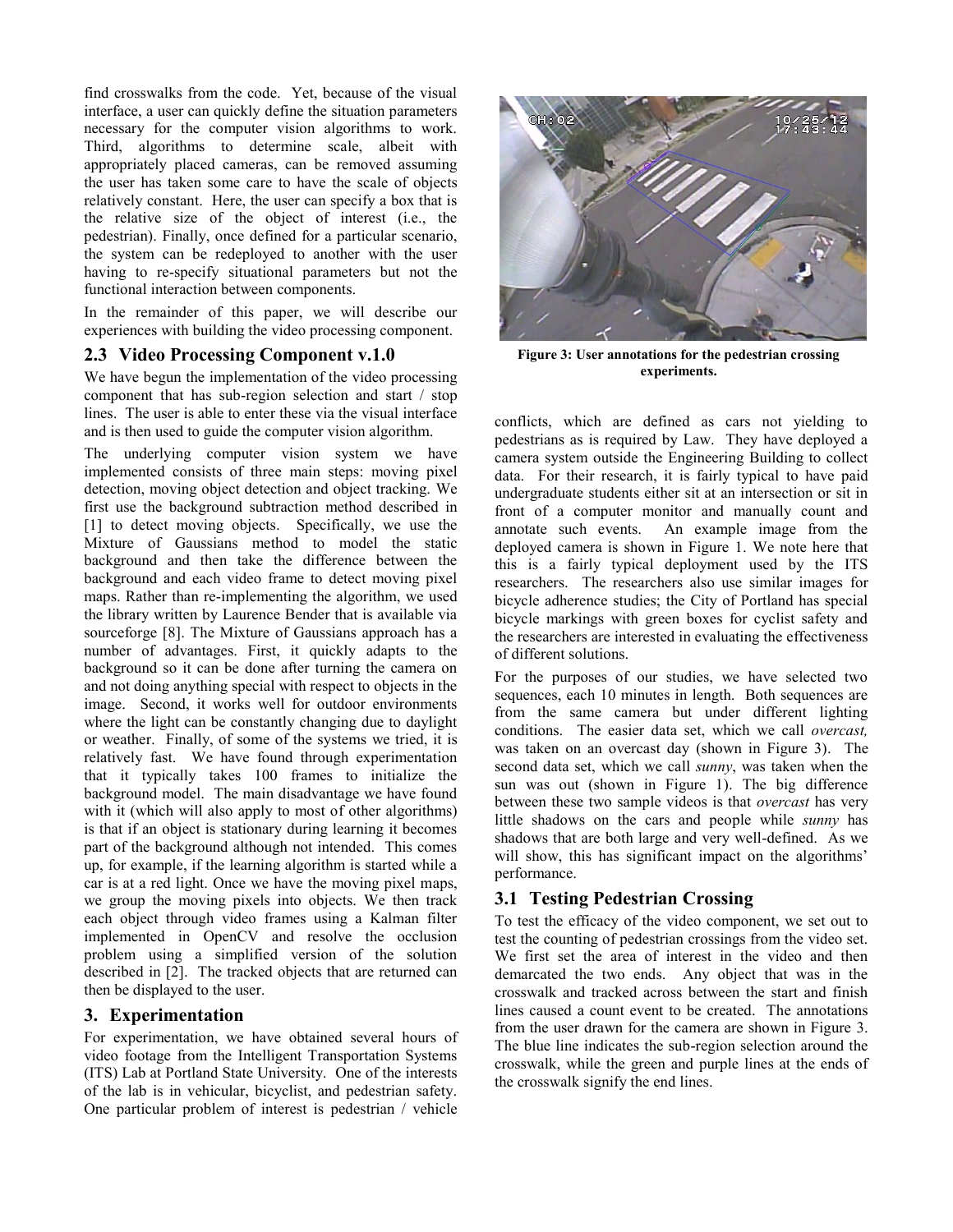

**Figure 4: Object tracking examples**

|          | Manually Counted | Algo Counted |
|----------|------------------|--------------|
| Overcast |                  |              |
| Sunny    |                  | 39           |

**Table 1: Pedestrian crossing results**

Figure 4 shows two examples of objects that were tracked during the running of the algorithm. The left images show the object number that the system is currently tracking, while the right images show the video frame corresponding to the left images.

For the sequences, the number of pedestrians counted by hand and by the video component is shown in Table 1. As shown in the table, the object tracking on the *overcast* data set worked fairly well while the results for the *sunny* data set were not that great. The errors from the *overcast* data set were from two people being counted as one (-1), a car's object mask covering a pedestrians (-1), and a person's body mask being separated into two  $(+1)$ . We should note that the object mask from the car covering the pedestrian (i.e., a failed yield) is of great interest to the ITS researchers. For the *sunny* data set, the computer vision algorithm had difficulty in two main areas: occlusions and shadows. For the occlusions, because an object and its corresponding shadow were larger, keeping track when occlusions occurred in their masks caused issues. For the shadows, the computer vision algorithms had trouble managing its mask. Sometimes, pedestrians would be counted as two objects (person and shadow) instead of a single object. This just demonstrates some of the difficulties that the computer vision community faces. *The most important part, however, is that no cars were counted as pedestrians*, even under difficult lighting.

We expect that for situations where the lighting and movement is a little bit more controlled that the system will

be more useful. Nevertheless, we found that the implemented system can help bring semantics into the processing; in this case, being able to separate cars and pedestrians. Thus, using fairly generic computer vision algorithms and a simple interface, we can provide the semantics that are necessary for the application.

#### **4. Related Work**

We very briefly touch on some of the related work to ours.

A number of abstractions have been designed and implemented for sensor networks with abstractions occurring at differing levels. For applications, construction kits have been proposed in SenseTK [\[14\]](#page-5-4) and SNACK [\[7\]](#page-5-5) for video and scalar sensor networks, respectively. In these systems, interaction is managed through programmatic interfaces; thus, users are still required to have significant programming skills to construct applications. In addition, these kits focus more on reusability where prewritten software components can be reused to construct applications. There is no support for representing as well as expressing semantics in sensor data.

Many software development environments provide visual interactive interfaces for building applications or controlling devices. Lego Mindstorms, for example, has basic blocks that users can select and connect them to build an application [\[11\].](#page-5-0) Support for semantic expression, however, is very limited. Similar to Lego Mindstorms, systems like Supervisory Control and Data Acquisition<br>(SCADA) also provide block-based application (SCADA) also provide block-based application construction [\[5\].](#page-5-6) They focus more on expressing logic and control. Our work somewhat intersects with work in this area. We, however, address unique challenges in bridging semantics in multi-modal sensor data itself.

Finally, several programming abstractions have been proposed for sensor networks such as [\[4\]\[12\]](#page-5-7)[\[15\]\[16\].](#page-5-8) These abstractions hide the details of networking and storage interactions and expose users to only necessary interfaces for data collection. Among the first was Directed Diffusion which provides a framework for distributed event detection and propagation [\[9\].](#page-5-9) In TinyDB, a sensor network is viewed as a database. Users query data declaratively by providing SQL-like queries through an interface without worrying about low-level detail operations of individual nodes [\[12\].](#page-5-10) Hood [\[16\]](#page-5-11) and Logical Neighborhoods [\[13\]](#page-5-12) provide a notion of neighborhood as programming primitives. A neighborhood is identified using constructs based on application criteria and to share state with them. While these approaches are successful in providing communication and programming abstractions, they do not provide support for non-expert users to construct applications for sensor networks.

#### **5. Discussion**

There are a number of issues that arise when using our framework that we briefly describe here.

*Limitations of scale:* The user needs to be aware of perspective scale if the user is going to specify an object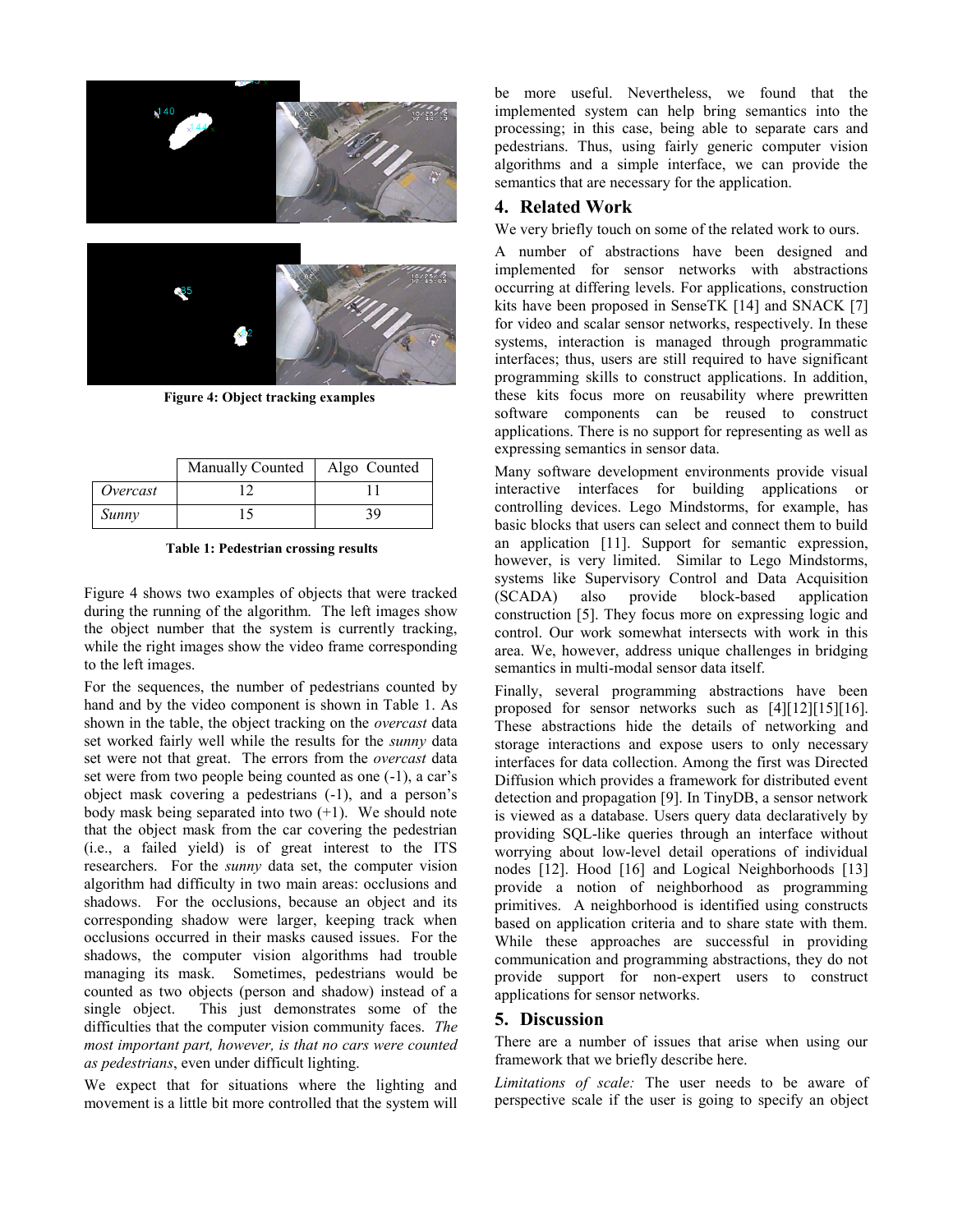size of interest. In the crosswalk example, given the size differential between cars and walker is quite large, using size as a distinguishing trait is not affected as much by perspective scale.

*Bringing real-time into computer vision:* The framework is currently data driven (i.e., not real-time). As such, it cannot be used in a real-time processing application. To move towards real-time processing, we need to understand the trade-off in accuracy versus processing time. For example, one could use a lower-resolution image but would then have less accurate results. Similarly, one could use a lower frame rate but it would heavily impact tracking.

*Synchronization:* In conjunction with real-time, we currently have not designed explicit synchronization into the system. Applications that could benefit are ones with triggers; for example, using audio to listen for the presence of an event to trigger the video.

*Parallel processing:* Given that each processing box has a relatively small amount of work, a system with multiple components will end up repeating some work (i.e., tracking). It may be possible that our paradigm might be amenable to mapping onto multi-core systems.

*Control structures:* The system also does not support "control" structures like if /then statements, for loops, or while loops. Inclusion of such structures would be possible at the expense of simplicity for the user. Because of potential feedback loops, users would then have to manage time and what feedback means within the application.

#### **6. Conclusion and Future Work**

We have described a framework for helping to enable building more complex computer-vision based sensor systems that can allow users to introduce semantic based processing into the system. Through visual programming, our framework can alleviate the requirement of the user being a computer programmer. We have implemented and tested a single video component of our system in a pedestrian crossing scenario. While some of the limitations of computer vision algorithms manifest themselves, we believe that using a system like ours can make it more scalable and less complex from a programming standpoint. We are currently working toward implementing the interconnections for the components in the framework and understanding the impact of real-time computer vision algorithms on accuracy.

#### **7. REFERENCES**

- <span id="page-5-1"></span>[1] T. Bouwmans, F. El Baf, B. Vachon, "Background Modeling using Mixture of Gaussians for Foreground Detection - A Survey", *Recent Patents on Computer Science*, Volume 1, No 3, pages 219-237, Nov. 2008.
- <span id="page-5-3"></span>[2] D. Conte, P. Foggia, G. Percannella, M. Vento, "Performance Evaluation of a People Tracking System on PETS2009 Database", in *Proceedings of the 2010 Seventh IEEE International Conference on Advanced Video and Signal Based Surveillance*, Fisciano, Italy, pp 119-126, August, 2010. DOI=http://doi.acm.org/ 10.1109/AVSS.2010.87
- [3] C. Cotton, D. Ellis, A. Loui, "Soundtrack Classification by Transient Events", *ICASSP*, pp 473-476, 2011 http://dx.doi.org/10.1109/ICASSP.2011.5946443
- <span id="page-5-7"></span>[4] T. Dang, W. Feng, N. Bulusu, H. Tran, "Demo: Zoom: a Multi-resolution Tasking Framework for Crowd-sourced Geo-spatial Sensing", in *Proceedings of the 9th ACM Conference on Embedded Networked Sensor Systems* (SenSys '11). ACM, New York, NY, USA, 391-392.
- [5] S. Dawson-Haggerty, X. Jiang, G. Tolle, J. Ortiz, D. Culler, "sMAP: a Simple Measurement and Actuation Profile for Physical Information", in *Proceedings of the 8th ACM Conference on Embedded Networked Sensor Systems* (SenSys '10). ACM, New York, NY, USA, 197-210.
- <span id="page-5-6"></span>[6] J. Fernandez, A. Fernandez, "SCADA Systems: Vulnerabilities and Remediation", *J. Comput. Small Coll.* 20, 4 (April 2005), 160-168.
- <span id="page-5-5"></span>[7] B. Greenstein, E. Kohler, D. Estrin, "A Sensor Network Application Construction Kit (SNACK)", in *Proceedings of the 2nd International Conference on Embedded Networked Sensor Systems* (SenSys '04). ACM, New York, NY, 69-80.
- <span id="page-5-2"></span>[8] http://scene.sourceforge.net/models.html
- <span id="page-5-9"></span>[9] C. Intanagonwiwat, R. Govindan, D. Estrin, "Directed Diffusion: a Scalable and Robust Communication Paradigm for Sensor Networks", in *Proceedings of the 6th Annual International Conference on Mobile Computing and Networking* (MobiCom '00). ACM, New York, NY, 56-67.
- [10] K. Lee, D. Ellis, "Audio-based Semantic Concept Classification for Consumer Video. *Trans. Audio, Speech and Lang. Proc.* 18, 6 (August 2010), 1406-1416. DOI=10.1109/TASL.2009.2034776
- <span id="page-5-0"></span>[11] Lego MINDSTORMS, http://mindstorms.lego.com/enus/Software/Default.aspx
- <span id="page-5-10"></span>[12] S. Madden, M. Franklin, J. Hellerstein, W. Hong, "TinyDB: an Acquisitional Query Processing System for Sensor Networks", *ACM Trans. Database Syst.* 30, 1 (March 2005), 122-173. DOI=10.1145/1061318.1061322 http://doi.acm.org/10.1145/1061318.1061322
- <span id="page-5-12"></span>[13] L. Mottola, G. Picco, "Programming Wireless Sensor Networks with Logical Neighborhoods", in *Proceedings of the First International Conference on Integrated Internet Ad hoc and Sensor Networks* (InterSense '06), New York, NY, USA, Article 8.
- <span id="page-5-4"></span>[14] P. Sitbon, W. Feng, N. Bulusu, T. Dang, "SenseTK: a Multimodal, Multimedia Sensor Networking Toolkit", in *Proceedings of Multimedia and Computing Networking 2007*, San Jose CA, January 2007.
- <span id="page-5-8"></span>[15] M. Welsh, G. Mainland, "Programming Sensor Networks using Abstract Regions", in *Proceedings of the 1st conference on Symposium on Networked Systems Design and Implementation - Volume 1 (NSDI'04)*, Vol. 1. USENIX Association, Berkeley, CA, USA.
- <span id="page-5-11"></span>[16] K. Whitehouse, C. Sharp, E. Brewer, D. Culler, "Hood: a Neighborhood Abstraction for Sensor Networks", in *Proceedings of the 2nd International Conference on Mobile Systems, Applications, and Services* (MobiSys '04). ACM, New York, NY, USA, 99-110. DOI=10.1145/990064.990079 http://doi.acm.org/10.1145/990064.990079